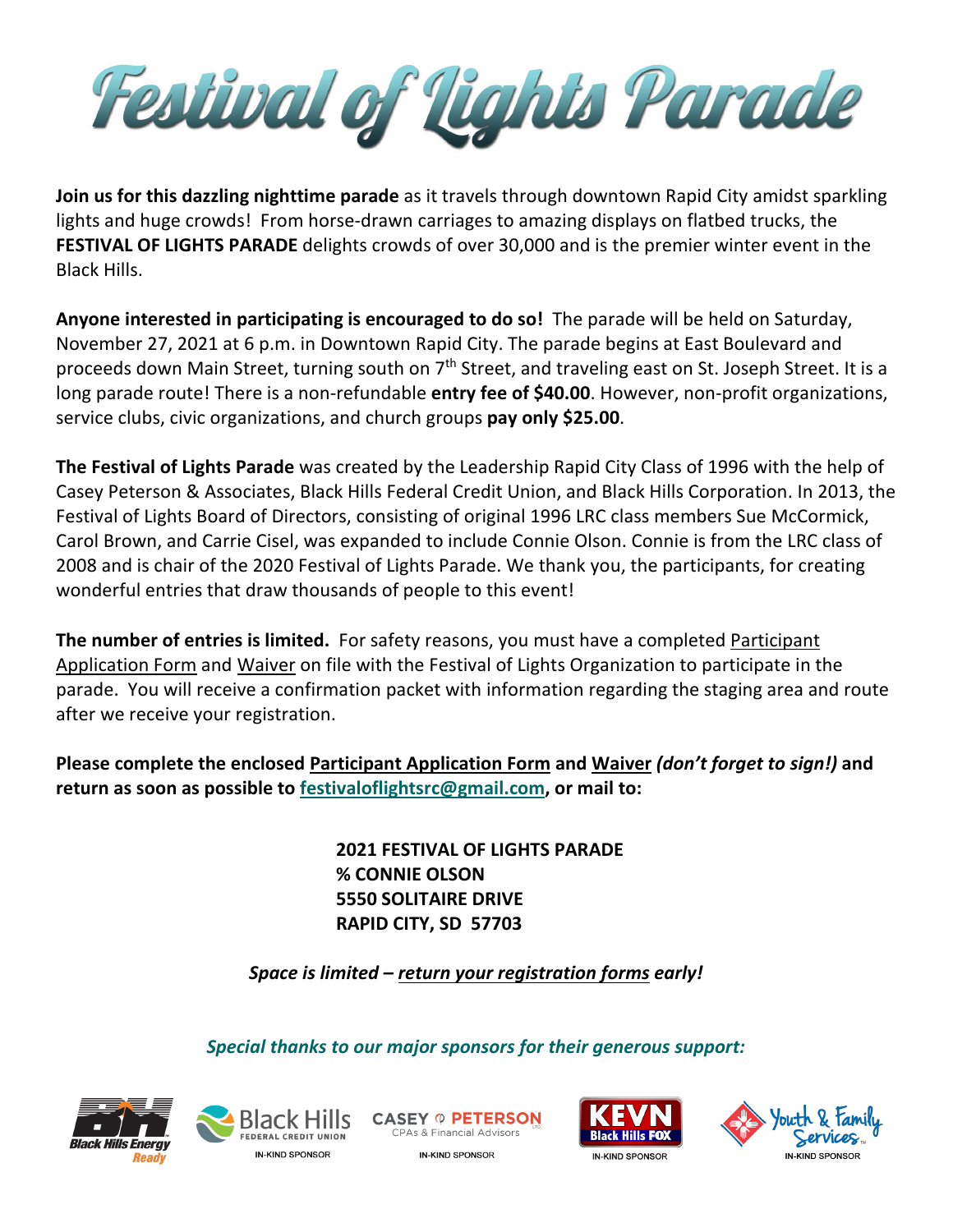## **2021 Festival of Lights Parade Regulations**

### **It is important that all entries adhere to these rules and float specifications:**

- 1. **No walkers!** Entries will travel as much as three miles along unlit streets that may be wet and icy. Walkers are unable to keep pace with moving vehicles or stay warm. (Exceptions for safety reasons may be granted by the Festival of Lights Parade Chair. Approval must be received in writing and available upon request by parade staff at the event.)
- 2. All parade participants shall conduct themselves in a responsible manner. **No alcohol or drugs will be tolerated**. The parade sponsors reserve the right to expel any float from the parade at any time.
- 3. Large crowds and a dark parade route create a safety concern; therefore, absolutely **no candy or other items** may be handed out during the parade.
- 4. **No entry may feature a "live" Santa Claus.** Santa will arrive on his own float at the end of the parade.
- 5. This is a nighttime parade in winter. Participants should dress appropriately for an extended time in cold weather. Consider including hot beverages and extra blankets.
- 6. **Participants are not allowed to mount or dismount moving floats.**
- 7. Vehicles may not use their headlights during the parade. All floats must be fully lit.
- 8. Floats must keep pace with the parade (approximately 5 miles per hour). **Floats that cannot maintain the pace will be asked to withdraw.**
- 9. Floats must refrain from horn honking during the parade.
- 10. All floats must be self-propelled or towed by either a motor vehicle or team of horses. No motor homes will be allowed.
- 11. Rapid City ordinance requires that a float and tow vehicle combined may not exceed 80 feet in length or 14 feet in height. **Participants will be responsible for any damage done by oversized vehicles**. Call the Festival of Lights Hotline at **(605) 381-4204** for guidelines or technical assistance.
- 12. Generators used as a power source must be large enough to provide adequate power to supply the electrical needs of your float. **All entries using a generator should muffle the noise.** A three-sided box over the generator works well as long as you allow airflow. A refill of fuel should be available on the float or in the tow vehicle and must be in an approved container, with a manufacturer stamp of approval. A funnel is also recommended.
- 13. Every float must have a **TYPE 2ABC FIRE EXTINGUISHER** approved for liquid fuels available on the float. This will be strictly enforced!
- 14. **A minimum of 50 lights per foot length of float is required,** with more lights preferred. All entries must be clearly distinguishable and visually pleasing.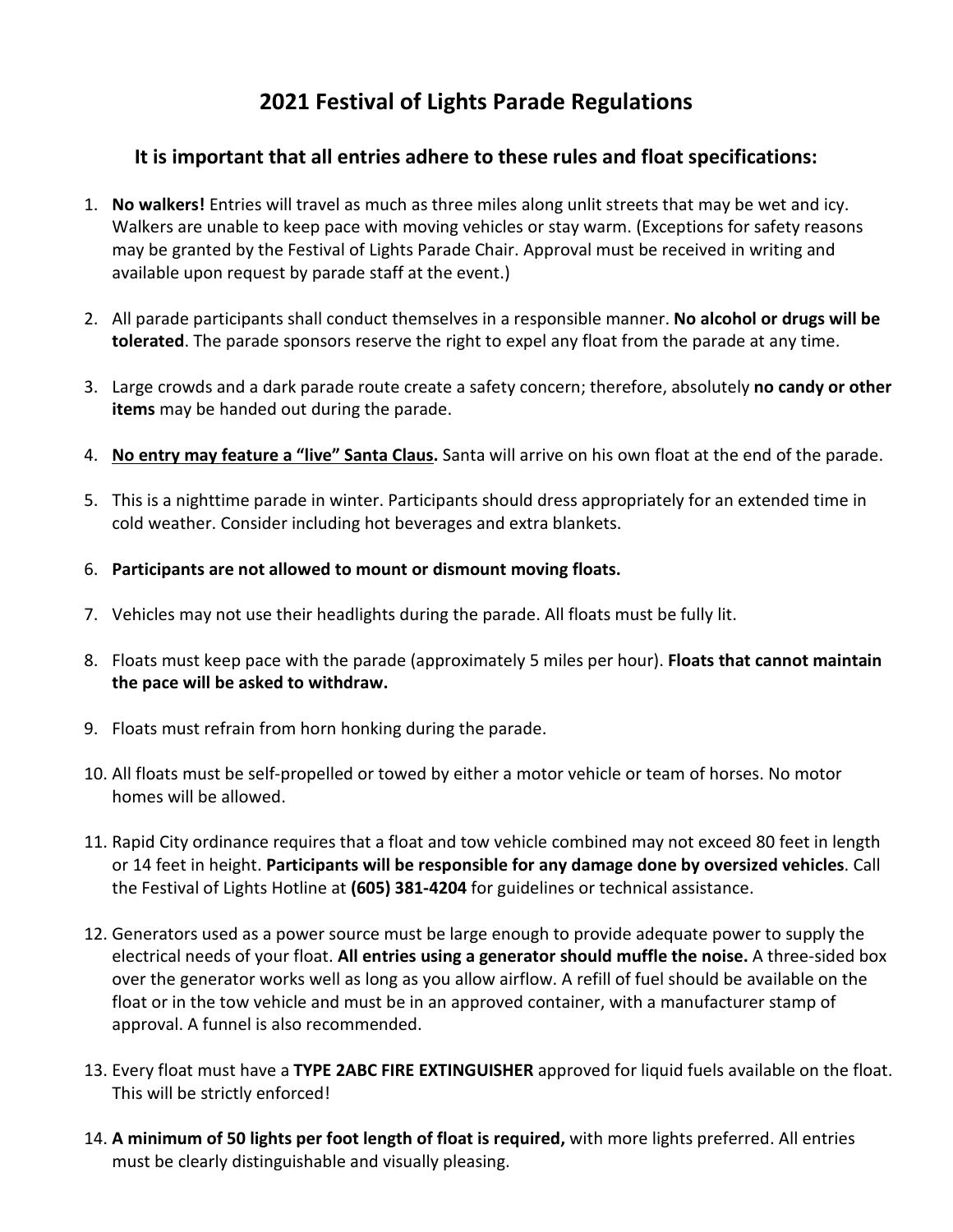- 15. Floats should be constructed to withstand winds and wet weather. Crepe paper, tissue paper, and other paper products should be avoided. **All objects should be firmly attached to withstand high winds.**
- 16. Music should be an integral part of your float. A portable sound system with hand-held microphones for singers and choral groups is recommended. Be sure your system is powerful enough to be heard above the crowd noise and the electrical generators.
- 17. Company logos should not be the main theme of the float. However, the sponsor's name should be prominently displayed on the float. Signs should be well-lit and placed high on the float or towing vehicle for easy identification by judges and viewers.
- 18. Parade entries and float sponsors shall be responsible for the safe construction and operation of their floats.
- 19. **All entries will be viewed in the staging area to determine if they comply with the rules and regulations as outlined. Entries that do not meet Parade standards may be asked to withdraw from the lineup.**
- 20. **Obey all South Dakota traffic laws** in route to and from the staging and de-staging area. It is recommended that floats be partially lit as a safety precaution.
- 21. **Entries must be in place by 5 p.m.** No floats will be allowed in staging area prior to 3 p.m.
- 22. **Access into the staging area is restricted to floats only. Float participants should meet up with their float before entering the staging area.**

**You will receive maps detailing the staging area and parade route, in your confirmation packet.**

Please notify us by Friday, November 12, 2021, if you are unable to participate so we can fill your space with an entry from our waitlist.

**Questions? Please call (605) 381-4204, email us at [festivaloflightsrc@gmail.com,](mailto:festivaloflightsrc@gmail.com) or visit our website at [www.festivaloflightsrc.com.](http://www.festivaloflightsrc.com/)** 

**Enjoy the parade!**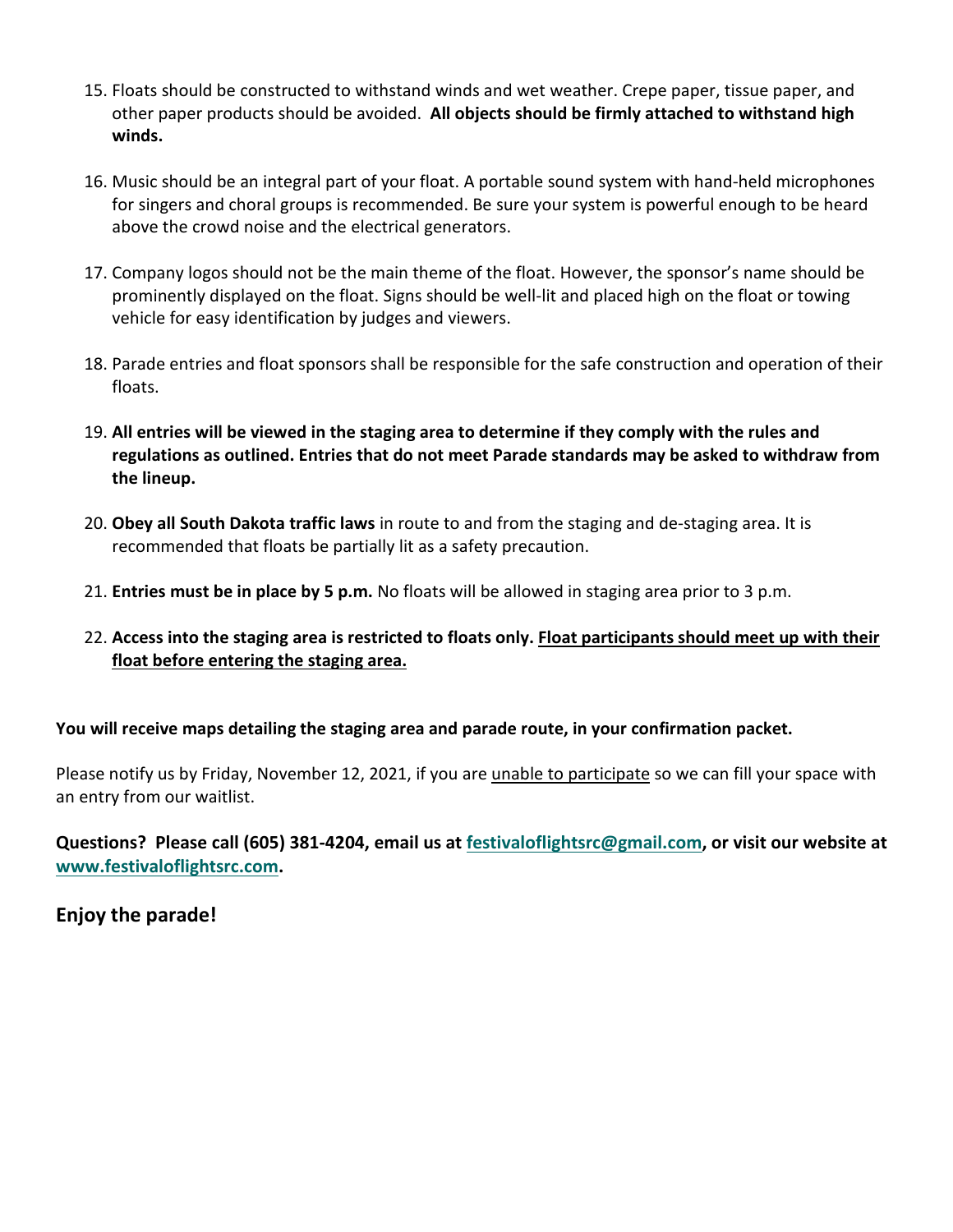# **Festival of Lights Parade Participant Application**

|                                                                       | How will you be participating in the parade?                                                                                                                                                                         |                                                                                                        |                                                                                                               |  |
|-----------------------------------------------------------------------|----------------------------------------------------------------------------------------------------------------------------------------------------------------------------------------------------------------------|--------------------------------------------------------------------------------------------------------|---------------------------------------------------------------------------------------------------------------|--|
| $\Box$ Float                                                          | Animal Unit (Please describe) _____________                                                                                                                                                                          |                                                                                                        |                                                                                                               |  |
| There is a non-refundable fee to enter the festival of lights parade: |                                                                                                                                                                                                                      |                                                                                                        |                                                                                                               |  |
|                                                                       | $\Box$ \$40 for business entries                                                                                                                                                                                     | $\Box$ \$25 for non-business entries (non-profit)                                                      |                                                                                                               |  |
|                                                                       |                                                                                                                                                                                                                      |                                                                                                        | I agree to ensure that the proper fire extinguisher, as earlier specified, will be on our entry at all times. |  |
|                                                                       |                                                                                                                                                                                                                      |                                                                                                        |                                                                                                               |  |
|                                                                       | All entries in the Festival of Lights Parade must meet Parade standards and comply with all applicable<br>rules, regulations, laws, and ordinances.                                                                  |                                                                                                        |                                                                                                               |  |
|                                                                       | You will receive all information concerning the event by mid-November. Festival of Lights reserves the right<br>in their sole discretion to deny any application for participation in the Festival of Lights Parade. |                                                                                                        |                                                                                                               |  |
|                                                                       | For more information, please call (605) 381-4204, email us at festivaloflightsrc@gmail.com, or visit<br>our website at www.festivaloflightsrc.com.                                                                   |                                                                                                        |                                                                                                               |  |
|                                                                       | Please return your completed Application and signed Waiver as soon as possible!                                                                                                                                      |                                                                                                        |                                                                                                               |  |
| <b>Email to:</b>                                                      |                                                                                                                                                                                                                      | festivaloflightsrc@gmail.com                                                                           |                                                                                                               |  |
| Mail to:                                                              |                                                                                                                                                                                                                      | 2021 Festival of Lights Parade<br>% CONNIE OLSON<br><b>5550 SOLITAIRE DRIVE</b><br>Rapid City SD 57703 |                                                                                                               |  |
|                                                                       | All entries MUST be received by Thursday, November 11, 2021!                                                                                                                                                         |                                                                                                        |                                                                                                               |  |
|                                                                       | drop off at Youth & Family Services, 1920 N Plaza Boulevard, Rapid City, SD 57702.                                                                                                                                   |                                                                                                        | If emailing your Application and Waiver, please mail payment to the above address or                          |  |